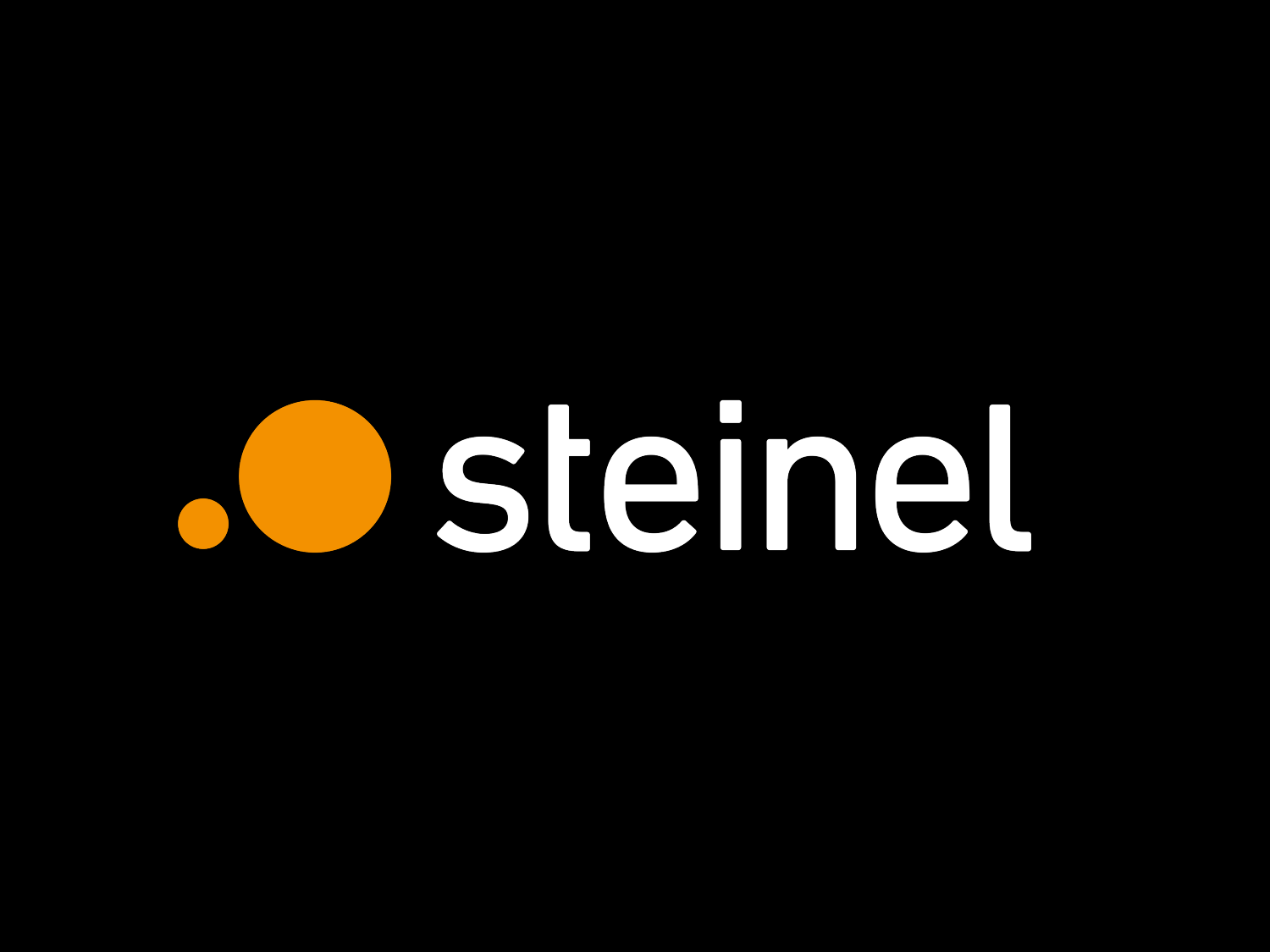



# **Steinel America**

# **OEM Done Better**

**MICRO WEBINAR NOVEMBER 11, 2020**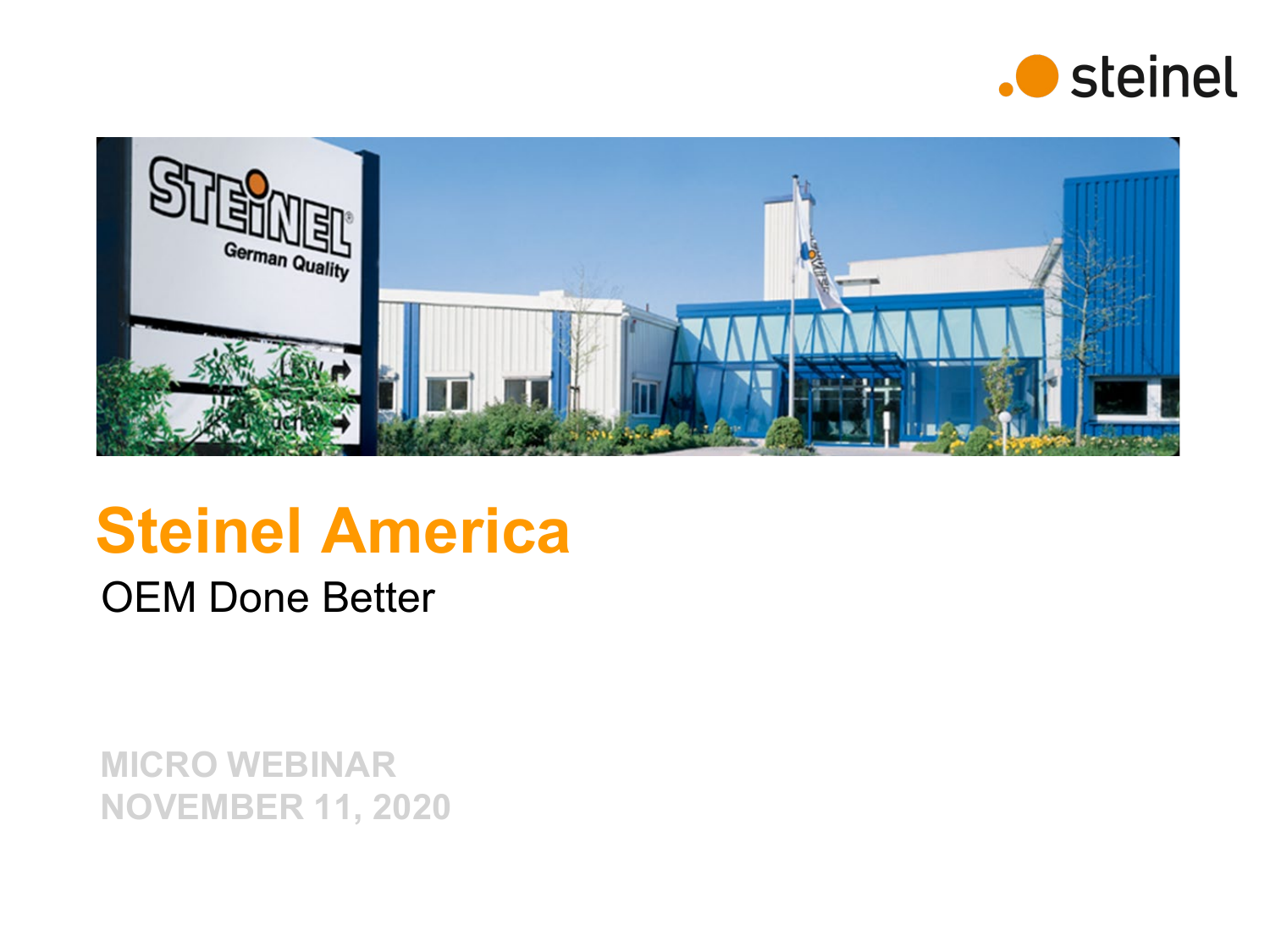

We think **outside the box** and

Scrutinize things that are taken for granted

Providing **value-added features and functions** without the additional cost.

We think **without restrictions** and turn discoveries into **intelligent products**  that meet the most exacting of demands.

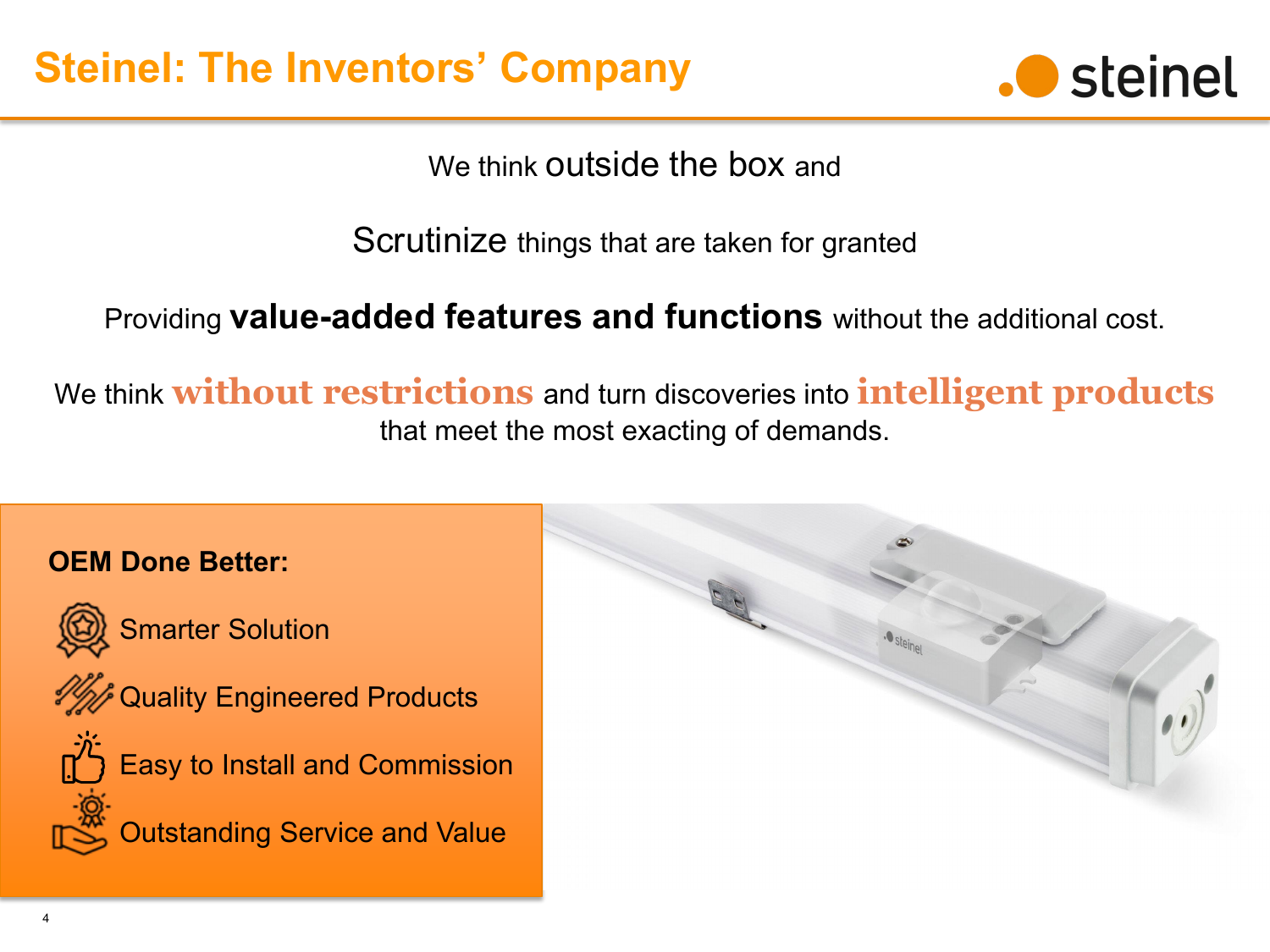## **Steinel America Analog Sensors** Current Business Model



#### **Power Packs Ultra Sonic**



#### **Wall Switches**



#### **Ceiling Mount Corner Mount**





#### **Smart Remote**

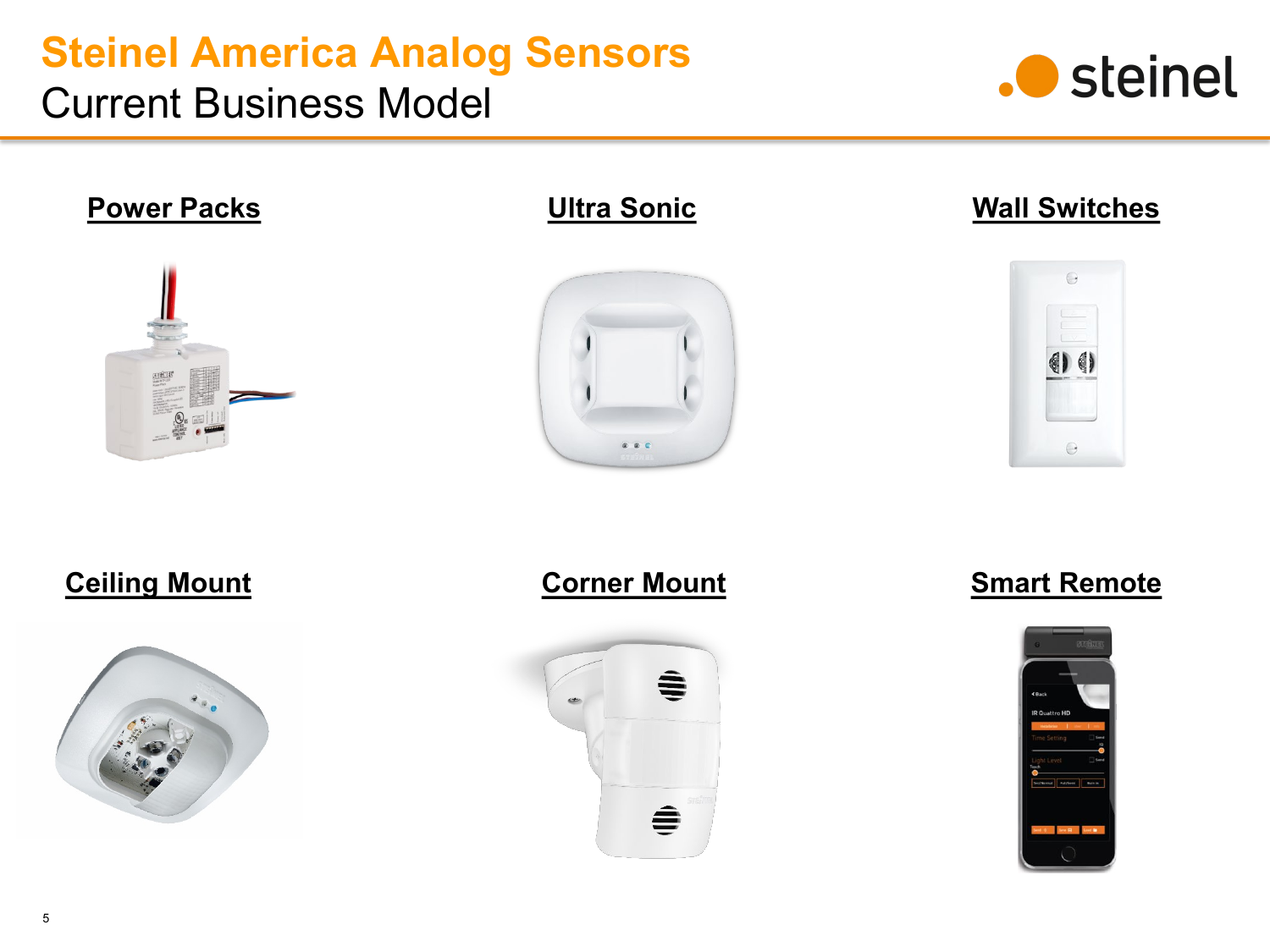# **Steinel America Digital Control System (DCS)** New Product Release



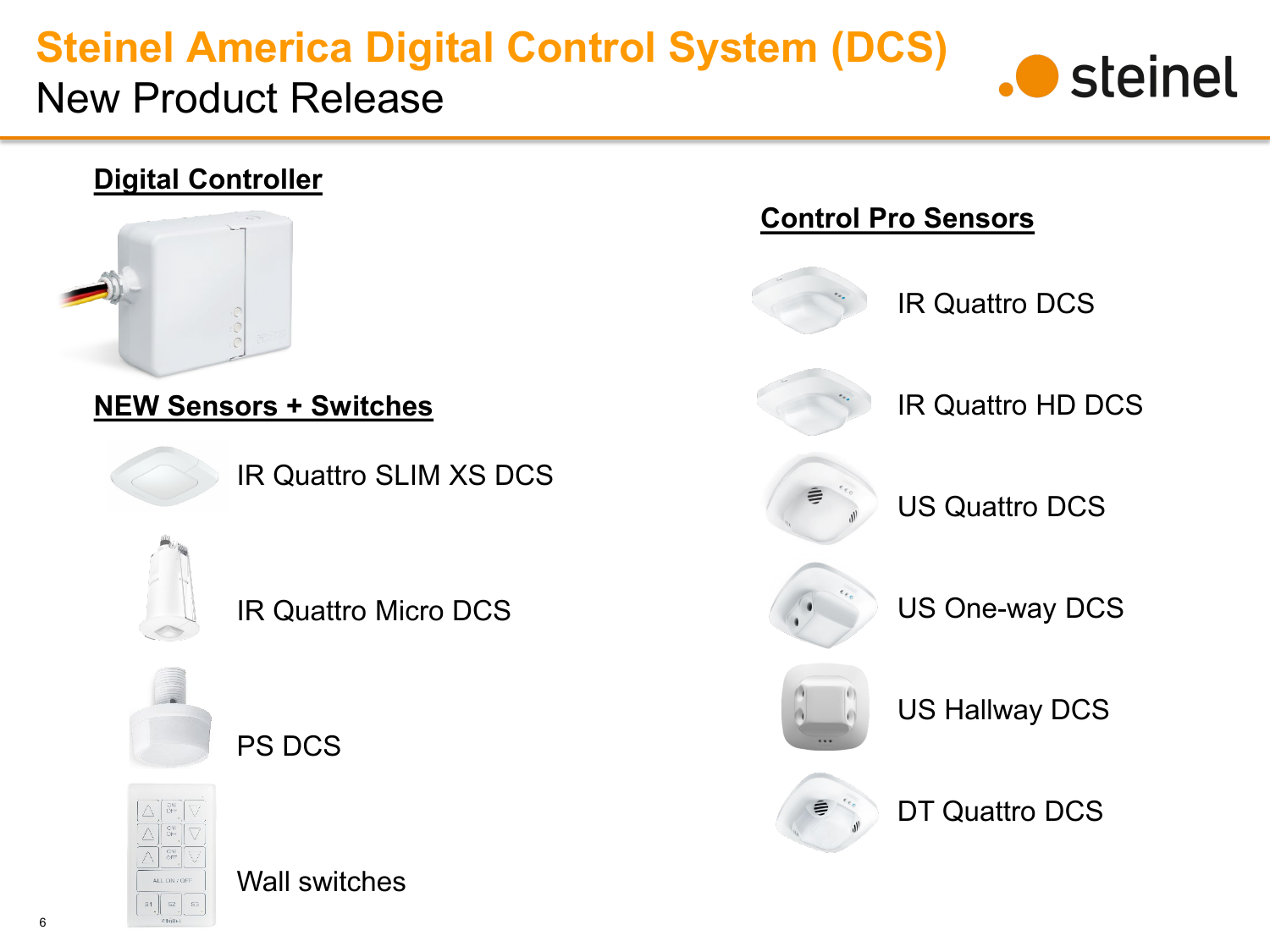

|                    | <b>Stand Alone</b>      | <b>Smart</b>            | <b>Networked/Wireless/IOT</b> |
|--------------------|-------------------------|-------------------------|-------------------------------|
| <b>Technology</b>  | <b>PIR or Microwave</b> | <b>PIR or Microwave</b> | <b>PIR or Microwave</b>       |
| <b>Wireless</b>    | <b>None</b>             | <b>IR Programming</b>   | <b>BLE</b> wireless mesh      |
| Power              | Line or Low Volt.       | Line or Low Volt.       | Line or Low Volt.             |
| Control            | On/Off                  | On/Off                  | On/Off                        |
| <b>Time Delay</b>  | 15 Sec to 30 Min        | 15 Sec to 30 Min        | 15 Sec to 30 Min              |
| <b>Light Level</b> | <b>Yes</b>              | Yes                     | <b>Yes</b>                    |
| <b>Dimming</b>     | <b>No</b>               | 0-10 VDC/DALI2          | 0-10 VDC/DALI2/DEXEL          |
| <b>HI/Lo Mode</b>  | <b>No</b>               | Yes                     | <b>Yes</b>                    |
| Ramp/Fade          | <b>No</b>               | 1 to 60 sec.            | 1 to $60$ sec.                |
| <b>IP Rating</b>   | IP20, 65, 66            | IP20, 65, 66            | IP20, 65, 66                  |
| <b>Sensitivity</b> | Low to High             | Low to High             | Low to High                   |
| <b>Price Range</b> | ~1.625                  | ~1532                   | ~1.535                        |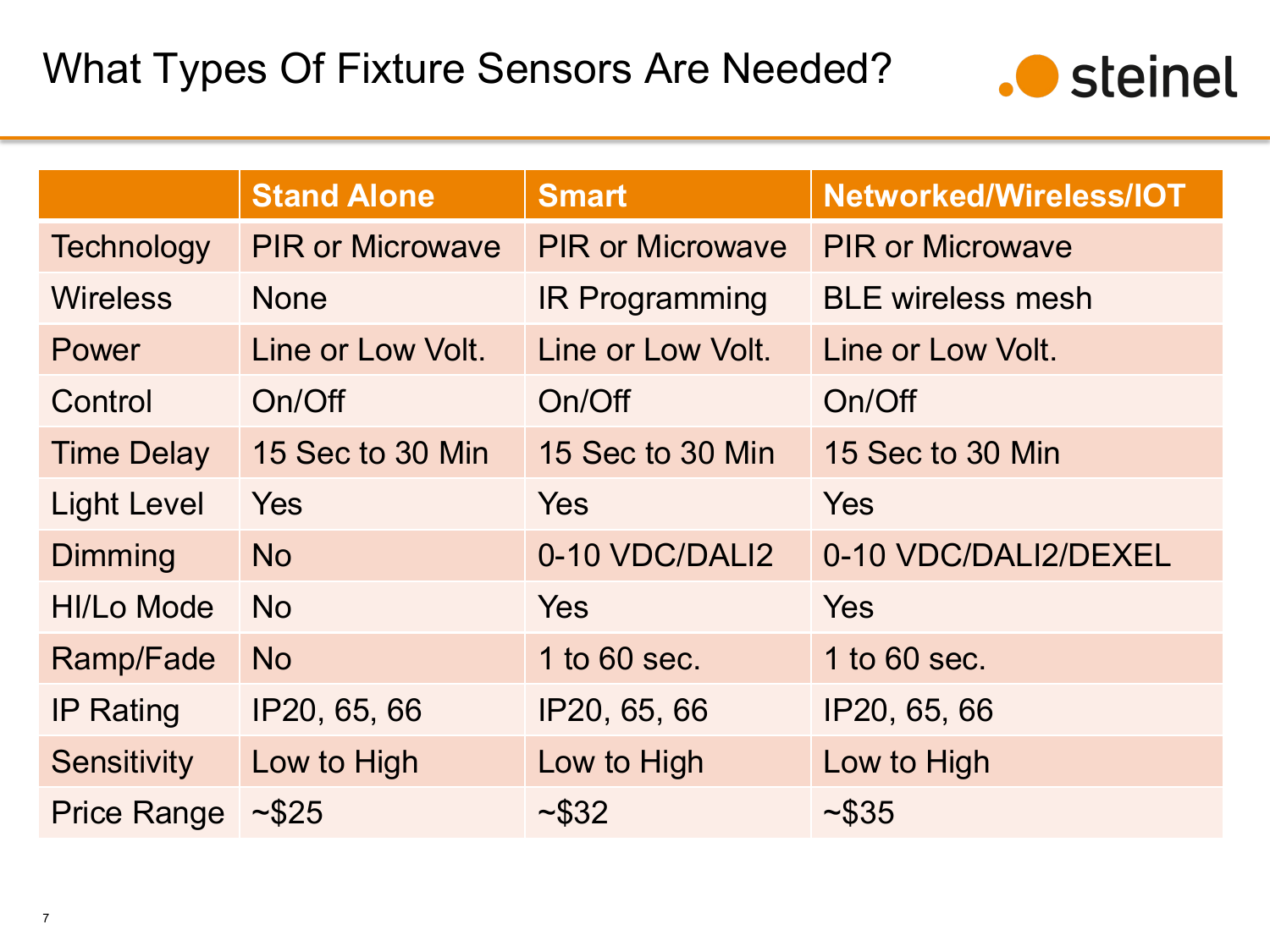# **Steinel America Sensors** Current OEM Sensors

# **High Bay Sensors**

High / Low bay lighting control

Steinel's HBS series of occupancy sensors provide world class detection in high and low bay applications.

They utilizing multiple pyro configurations coupled with application specific lens designs that provide up to 1416 switching zones of detection.

- IP20 and IP65 versions available in 120/230/277VAC, 50/60Hz.
- IP20 versions available in 347/480VAC, 60Hz.
- Mounting height up to 45ft
- 360° coverage with up to 60ft
- Aisleway coverage with up to 100ft x 13ft



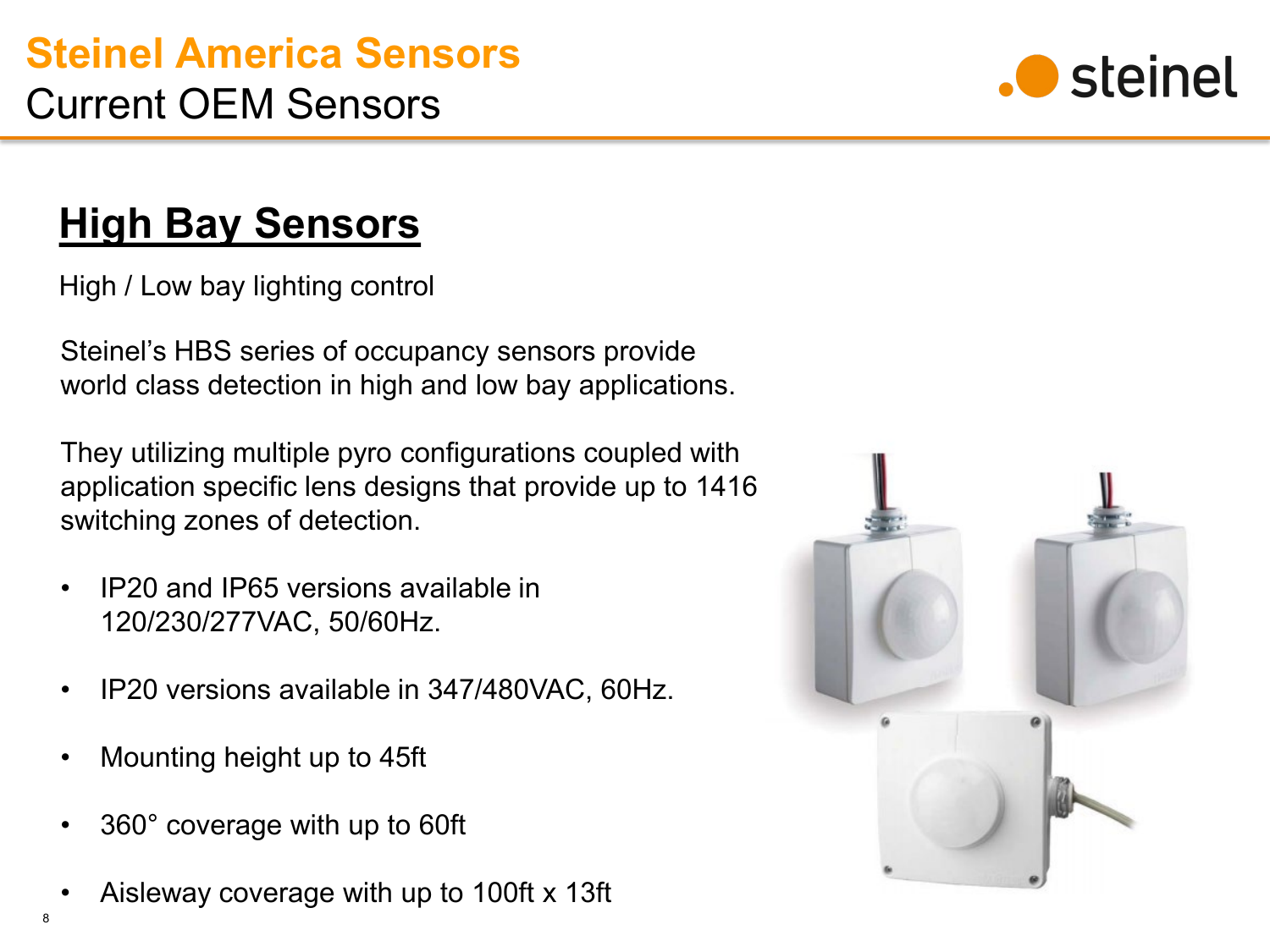# **Warehouse Solution** Typical Isle Layout

# **STEINEL Solution**

- Use of occupancy sensor provides automatic all OFF.
- All sensors to be set to automatic ON.
- Detection should be limited to each aisle and movement in cross aisles should not turn the lights ON.
- Easy to install lens cover LC1 limits detection area of HBS 200 sensors to each aisle.

## This layout: 2 x 200 ft. aisle aisleway

| <b>Product</b>  | <b>Description</b>         |  |
|-----------------|----------------------------|--|
| <b>HBS 200</b>  | PIR aisle occupancy sensor |  |
| LC <sub>1</sub> | Aisle-starter Lens Cover   |  |



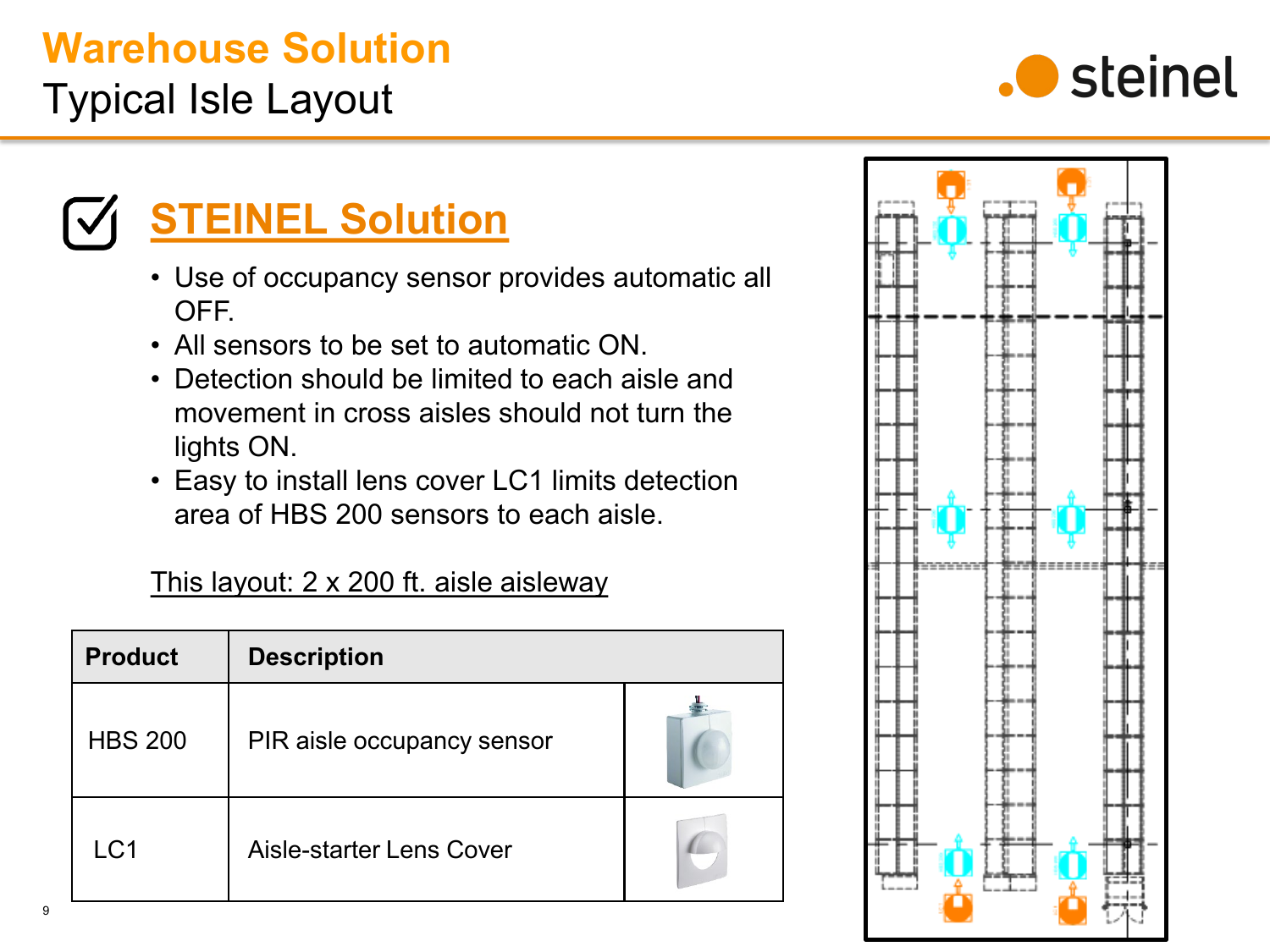

# **Fixture Integrated Microwave Sensor**

### INDIVIDUAL LIGHTING FIXTURE CONTROLS

#### **Key Features:**

- 360° coverage; reach is adjustable from 3.3 to 26 ft
- High frequency technology emits 5.8 GHz electromagnetic waves
- Built-in surge protection with auto-reset
- Lamp seasoning feature provides a simple and convenient 4 day burn in as recommended by lamp manufacturers
- Adjustable time delay and light level settings
- Light level feature allows lighting to remain off during daylight, regardless of occupancy (hold off)
- Wiring is streamlined with three terminals

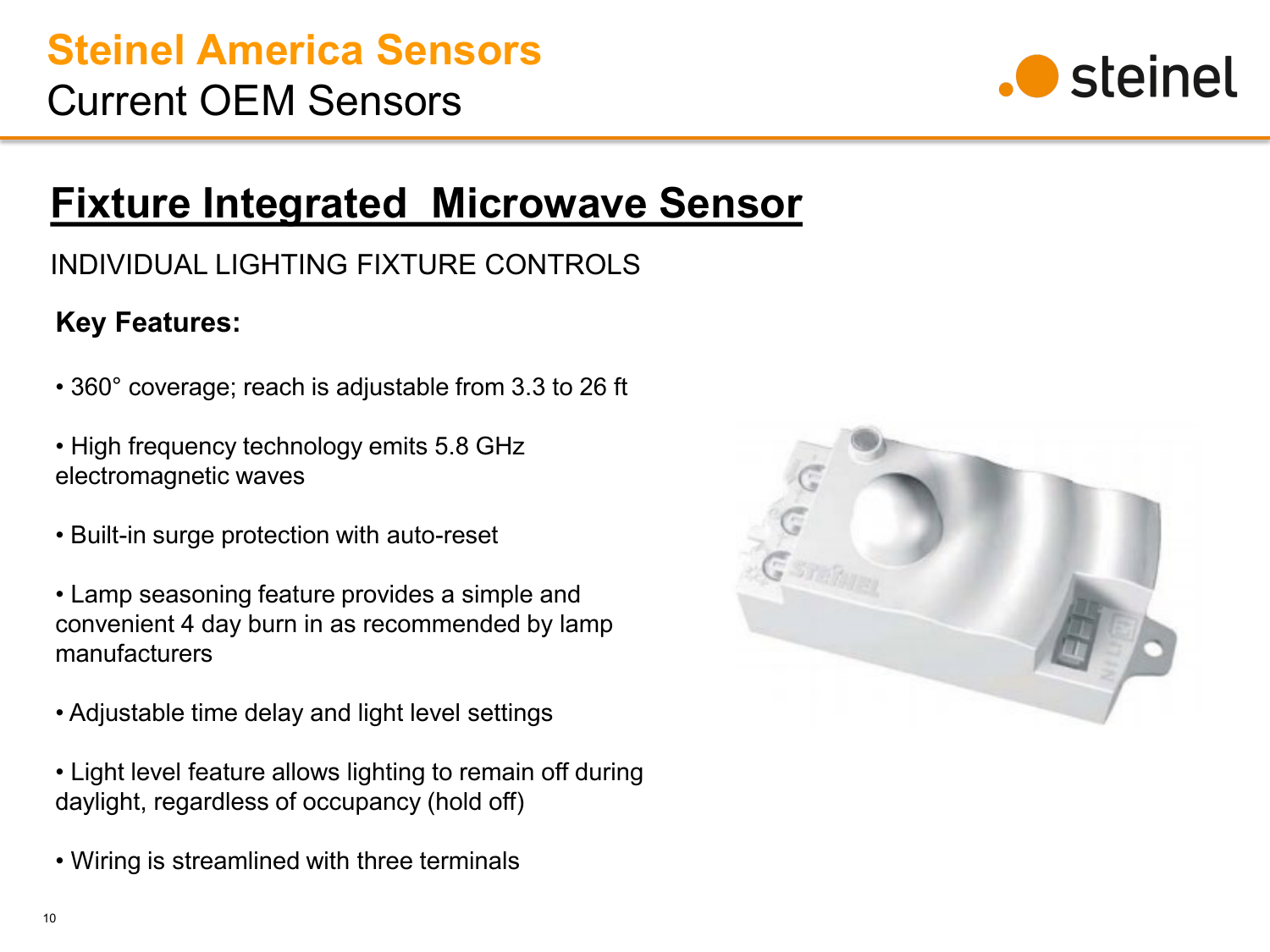



# **SENSOTEC MB Sensor Modules**



#### **Benefits:**

- User-specific remote controls for commissioning and end-user operation
- Can be connected without the need for tools, compact design
- Detection through non-metallic materials
- Infinitely adjustable reach and time settings
- Continuous dimming daylight harvesting
- 100 240 V power supply for COM1 version





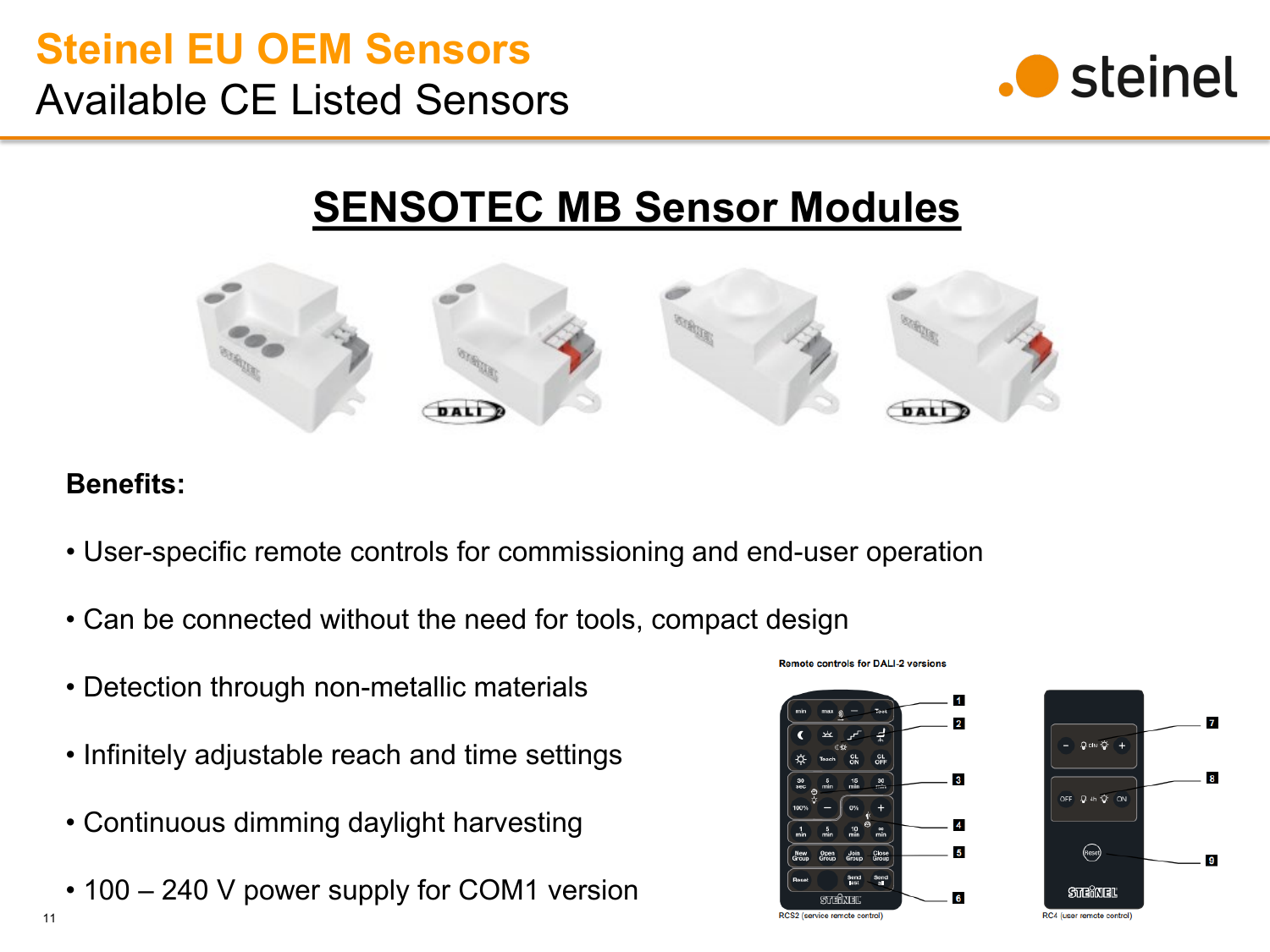12



# **SENSOTEC Sensor NET**

Our most innovative sensors are interconnected via a Bluetooth mesh network and can be configured by app via the DALI bus.



#### **Bluetooth mesh (SIG) interconnectable sensors:**

- HF2 NET is a microwave sensor designed for built-in applications, these modules can be installed inside luminaires or other applications.
- PIR NET is a 360° passive infrared sensor with a presence detection zone of 4 x 4 m (presence and radial) or 6 x 6 m (tangential). With patented multi-segment pyro sensor.
- Satellite NET is used for extending the Bluetooth mesh network.
- HB PIR 3360 NET is a high-precision 360° infrared senor for High Bay applications with up to IP65 protection.
- HB PIR 345 NET has a coverage zone of 30 x 4 m infrared senor for High Bay applications with up to IP65 protection.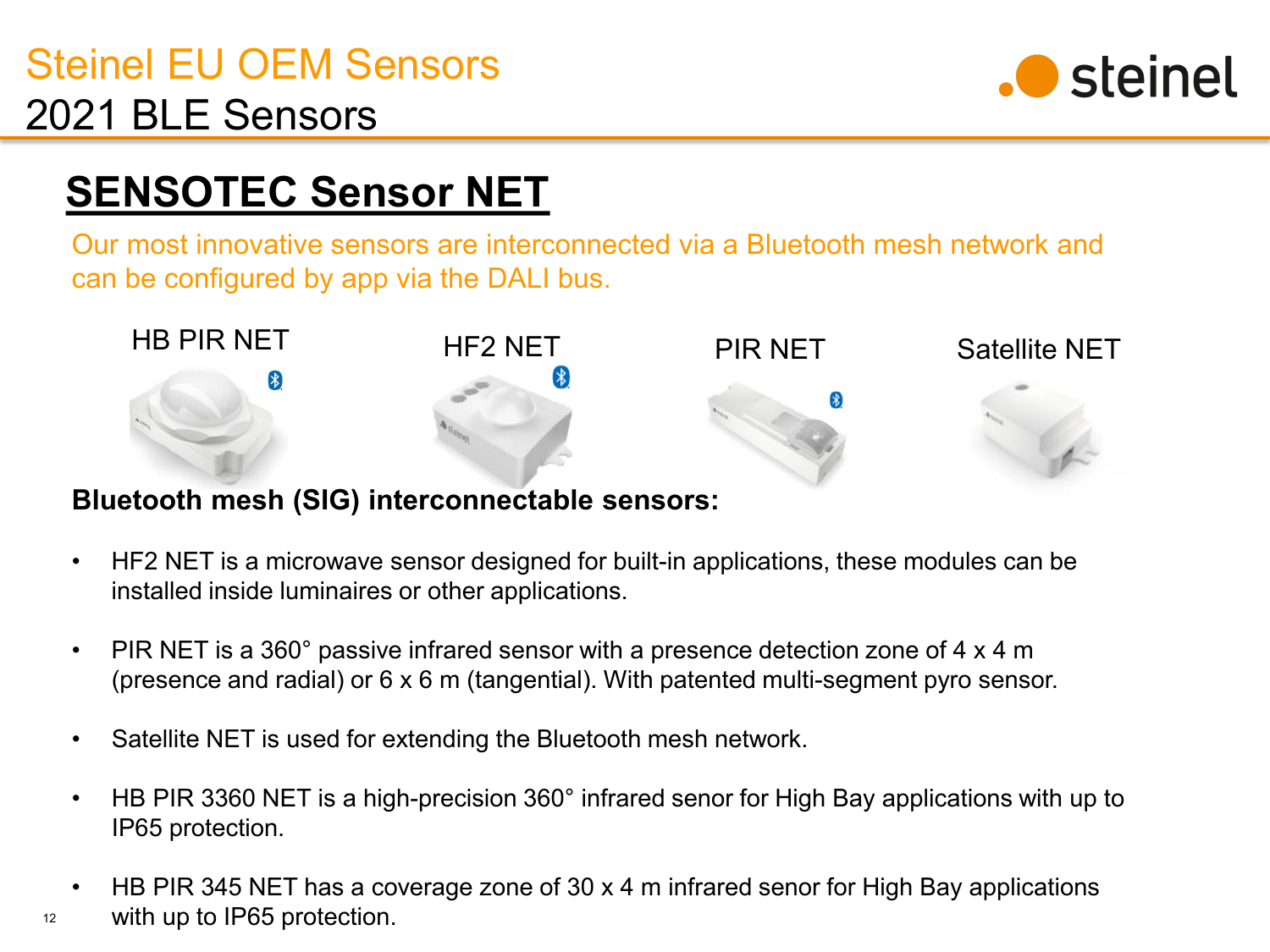# **Steinel Use Case** Our Value To OEM Customers



We offer extremely small infrared and microwave sensor modules equipped with the most sophisticated lens or antenna technology.

At the same time, the sensors provide the lighting control intelligence for individually tailored settings which is easily configurable and commissioned.

Resulting in maximizing cost savings.



The basis for installation are luminaires which you have either already designed or looking to make.

Available with various connections, our built-in sensors are compatible with several protocols.

Your light  $\longrightarrow$  Our sensor  $\longrightarrow$  Intelligence update

Your luminaire is now in a position, for example, to communicate via Bluetooth.